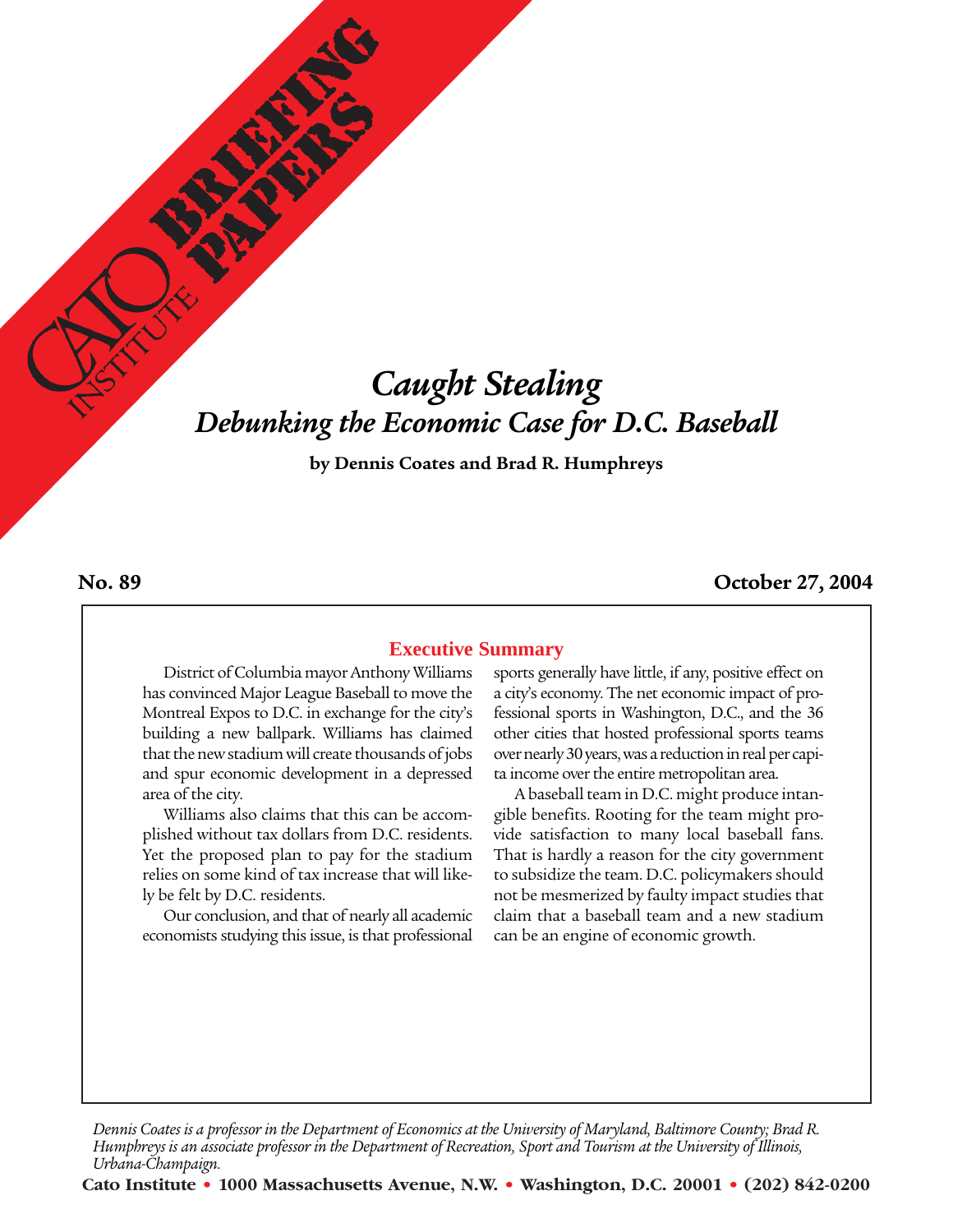**Major league sports teams are certainly not mom-and-pop operations and can pay entirely for the construction of their own stadiums.** 

# **Introduction: The D.C. Baseball Deal**

The September 28, 2004, press conference at the Washington City Museum was a lively affair. As the *Washington Post* described it: "The mood in the City Museum's Great Hall was near-giddy. John Fogerty's stadium anthem, 'Centerfield,' blared over loudspeakers. A crowd of kids, some wearing baseball uniforms and carrying balls, hunted for autographs from former Washington Senators."<sup>1</sup> The press conference was the culmination of years of haggling with Major League Baseball to bring the first baseball team to D.C. since the Washington Senators left in 1971.

More hard work is to be done, however. Williams now has to convince a majority of the D.C. Council to approve his plan to use tax money and the power of city government to build a new state-of-the-art ballpark for the team. To win support and council votes, he has touted the perceived economic benefits that will come from having baseball in D.C. again. Unfortunately for Mayor Williams, his claims do not withstand scrutiny.

The practice of professional sports teams profiting at the expense of taxpayers is not new. The gambit routinely involves an individual franchise using its monopoly power to extract concessions from state and local governments. The Washington case differs because Major League Baseball, not the Expos, played the role of the monopolist pitting one potential suitor against another in search of the best deal. However, make no mistake: Major League Baseball's protracted decisionmaking process as it mulled over the relative merits of various locations—Washington; Northern Virginia; Portland, Oregon; Charlotte, North Carolina; San Juan, Puerto Rico; Monterrey, Mexico; and the other cities bidding for the franchise—was a classic exercise in concession extraction by a monopoly sports league.

Mayor Williams and others who wanted to lure the team to Washington and now want to build a new stadium claim that average D.C. taxpayers will not be burdened with the costs. Williams stated in his "Message from the Mayor" for October 1, 2004, that "the ballpark will be 100% financed by the team owners, those who use the ballpark, and by DC's largest businesses . . . our residents will not be asked to pay one dime of tax dollars toward this ballpark."<sup>2</sup>

According to Williams's proposed plan, the revenue to finance the construction of the baseball stadium will come from rent paid by the baseball team to use the new facility; taxes on tickets sales, concessions, parking, and merchandise sold within the stadium; and a "ballpark fee" (read: tax increase) on some of the District's largest corporations.

First, the team's share of financing the stadium is a 30-year lease committing the team to an initial rent of \$3.5 million each year, increasing to \$5 million by the fifth year, and then increasing by 2 percent minus \$10,000 per year thereafter.<sup>3</sup> Of course, the conventional idea behind a lease is that a tenant pays rent for the use of a facility owned by somebody else. So the team will be renting the facility but will not be paying for its construction despite the fact that the touted economic benefits that will follow in the wake of the team relocating to the District depend on the team being successful and profitable. Major league sports teams are certainly not mom-and-pop operations and can pay entirely for the construction of their own stadiums.

According to calculations of economist Scott Wallsten at the AEI-Brookings Joint Center for Regulatory Studies, the rent the baseball team will pay "is almost certain to decrease every year after 2009 when accounting for inflation. If inflation averages 3 percent over 30 years, the [team] will be paying about \$3.3 million per year in today's dollars by 2035."4 Thus, in just five years, D.C. taxpayers will be forced to provide another implicit concession—a de facto rent subsidy—to the baseball team.

Second, taxes will be collected on ticket sales, concessions, parking, and merchandise sold within the stadium. Concessions and merchandise are, in common parlance, food and beverages, T-shirts, hats, jerseys, and other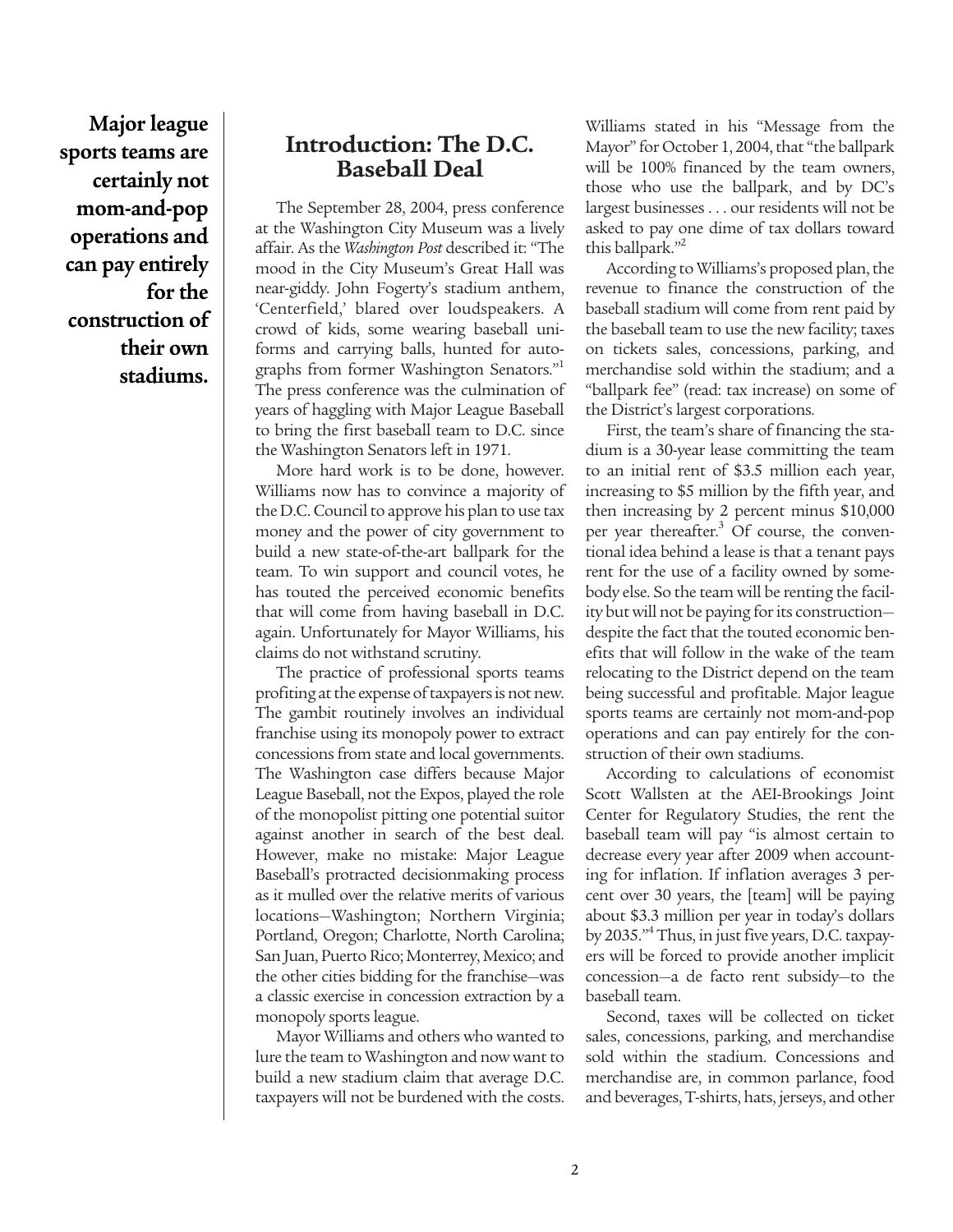souvenirs. It is likely that the D.C. residents who purchase food, beverages, and clothing while attending games would have chosen to eat and purchase clothes in D.C.—and pay taxes on those purchases—in the absence of the stadium and franchise. In other words, revenues generated inside the stadium may not be new revenues, even if they are dedicated specifically to paying for the new stadium.

Finally, a "ballpark fee" will be imposed on the largest corporations in D.C. Whether it is a surcharge or an increase in the corporate income tax rate, this so-called fee is a tax increase, pure and simple. Moreover, this tax will fall on D.C. residents if they happen to be owners or employees of the affected businesses, or if they purchase the goods or services produced by those businesses. Thus, claiming that D.C. residents will not feel the burden of this corporate tax increase is disingenuous. Corporations do not pay taxes, people do. Whether it is in the form of lower wages for workers, lower asset values for corporate owners, or higher prices for consumers of the goods and services those companies provide, this tax increase will touch D.C. residents in some way.

# **Do Professional Sports Produce Economic Benefits?**

The proponents of new stadiums and franchises argue that there will be substantial economic benefits from proposed facilities and teams.<sup>5</sup> Indeed, a report from the District's Office of the Deputy Mayor for Planning and Economic Development claims that the team and ballpark will "create 360 jobs earning an annual total of \$94 million."<sup>6</sup> That amounts to an astounding \$261,111 per job. The wonder is that anyone finds such figures credible. Yet decade after decade, cities throughout the country have struggled to attract or keep professional sports teams, and the idea that a team brings with it large economic gains invariably arises. Part of this process is the commissioning of economic impact studies that purport to show just how much benefit the city or region will reap. As it turns out, claims of large tangible economic benefits do not withstand scrutiny. Careful analysis of past economic experience in cities that built new stadiums and attracted new teams does not bear out those claims.7

Impact studies rely on what economists call input-output models of local or regional economies into which the team and its new stadium are introduced to estimate the prospective economic impact. Those studies ask the question: what will happen if a new franchise and stadium enter this community? The results of those studies invariably reflect the desires of the people who commission them, and advocates of stadiums and franchises typically produce impact studies that find large economic benefits from building a stadium or enticing a team to relocate to the city.

All impact studies use multipliers to estimate the effect of each dollar spent directly on sports on the wider local economy. The multiplier effect implies that the dollars spent on sports entertainment will have ripple effects throughout the local economy. Critics argue that at best the multipliers used in prospective impact studies overstate the contribution that professional sports make to an area's economy because they fail to differentiate between net and gross spending.<sup>8</sup>

In computing the benefits of investment in a stadium, the appropriate focus is on net benefits, that is, benefits that would not have occurred in the absence of the stadium. Impact studies rarely consider what economists call the substitution effect. Indeed, not all the spending generated around and in the stadium is new spending, and not all the taxes on that spending are net new tax revenues. As sport- and stadium-related activities increase, other spending declines because people substitute spending on sports for other spending. That is called the substitution effect. If the stadium simply displaces dollar-for-dollar spending that would have occurred otherwise, there are no net benefits generated. To classify all consumer spending on stadium- and sport-related activities as a benefit without taking into account the sub-

**Claims of large tangible economic benefits do not withstand scrutiny. Careful analysis of past economic experience in cities that built new stadiums and attracted new teams does not bear out those claims.**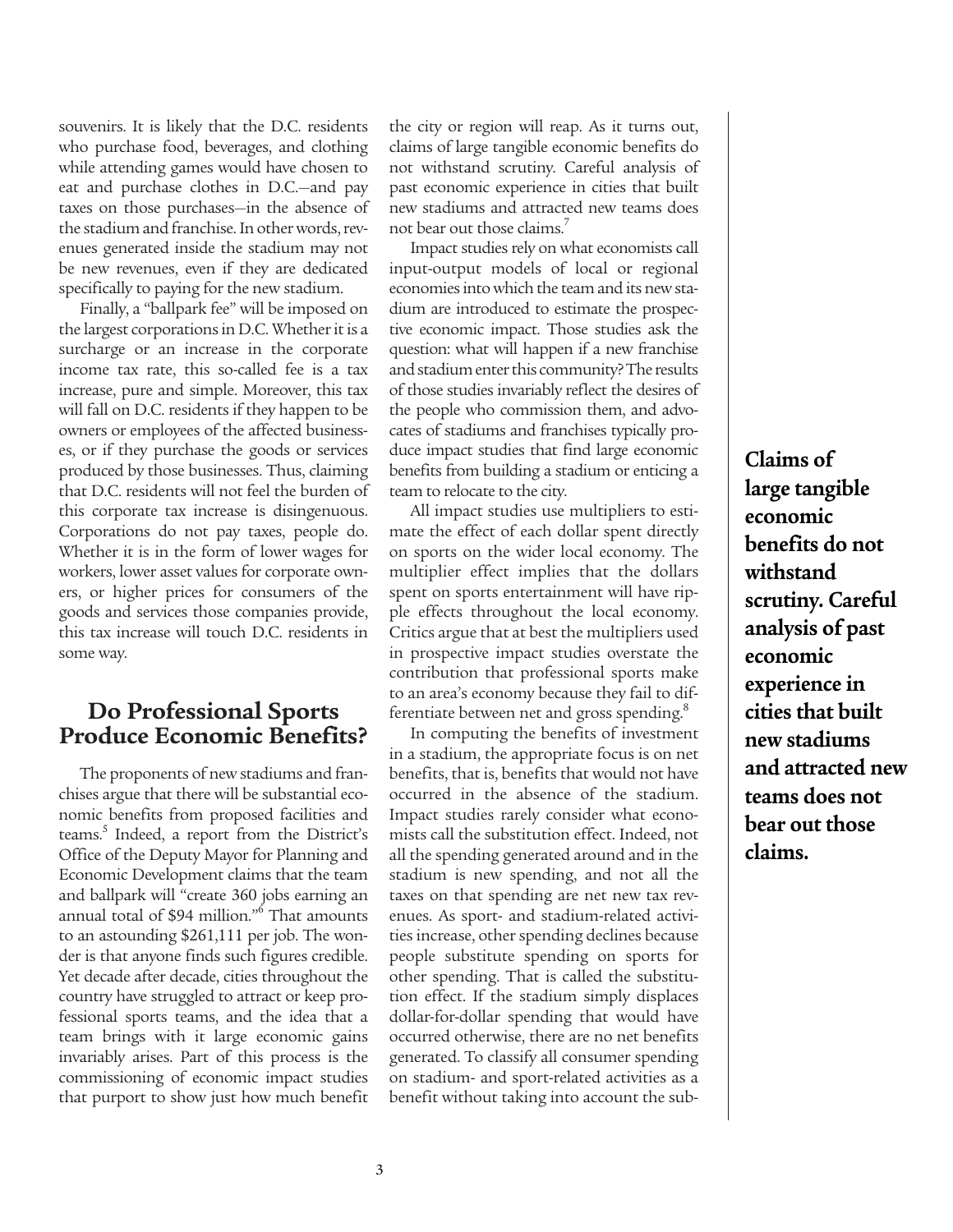stitution effect greatly overstates the value of the investment.

Many fans attending the new team's games will come from the Maryland and Virginia suburbs. Those fans will bring their entertainment spending from the suburbs into the district—unless, of course, they would have frequented D.C. restaurants, bars, nightclubs, parking lots, and other businesses even without a baseball team in D.C. Put another way, suppose Joan Suburban has a season subscription to the National Symphony Orchestra. Every month or so, she leaves her Silver Spring condo, drives into the District for a few drinks and a meal in a Georgetown restaurant, and enjoys a concert. As she is also a baseball fan, Joan declines to renew her NSO subscription next year and instead buys a partial-season ticket plan for the new team. Every month or so, she leaves her Silver Spring condo, drives into the District for a few drinks and a meal in the revitalized area around the new ballpark, and enjoys a ball game. How much new economic benefit does the District gain? The mayor would have us believe that every dollar she spends should be counted as economic benefit attributable to the stadium. But what about the business lost by the Georgetown restaurant and parking lot?

The more suburban fans reduce their pur-

chases at shops and eateries in other parts of D.C. and replace those purchases with ballgame spending, the lower the net impact of the stadium and franchise on the city's overall level of business development. It is anyone's guess how much of any new spending will flow into establishments outside the stadium and how much will be spent inside the stadium. Mayor Williams's case for building a stadium financed with tax revenue rests on the assumption that suburban residents of Maryland and Virginia who don't currently spend their entertainment dollars in the District will rush to do so once baseball season begins. **In 10 metropolitan statistical areas over the period of 1958 to 1993, an insufficient number of fans were attracted from beyond the area to significantly contribute to the**

**city's economy.**

Previous studies have found this substitution effect in other cities. Economists Robert Baade and Alan Sanderson looked at the economic growth patterns of cities that hosted sports teams. On the basis of evidence from 10 metropolitan statistical areas over the period of 1958 to 1993, they found that leisure spending was realigned, not increased, and an insufficient number of fans were attracted from beyond the area to significantly contribute to the city's economy.<sup>9</sup>

Moreover, at least some of the redistribution in spending will be across neighborhoods within the district; a little less spending by D.C. residents in bars and restaurants in Georgetown or on Connecticut Avenue merely offset by a bit more spending in bars and restaurants that spring up around the ballpark is not obviously an improvement for the city of Washington.

In addition to the substitution effect, some economists have posited that there is a simultaneous effect at work. Dubbed by economists John Siegfried and Andrew Zimbalist as the "leakages and multipliers" effect, the theory suggests that—to the extent sport spending has a multiplier effect at all—spending on sports may have a much lower local multiplier than spending on other entertainment goods.10 In other words, nonsports entertainment spending has a bigger ripple effect in the economy than sports-related entertainment spending. Therefore, the economic gains from sports-related spending will never be large enough to fully offset the economic loss from a decline in nonsports entertainment spending. This reduction in earnings for nonsports industries would lead to a reduction in the earnings of workers in non-sports-related occupational groups. As our study of the economic effects of sports teams in other cities indicates, those two influences could have the likely effect of dragging down net incomes in D.C. on the arrival of the baseball team.

# **Sports Teams and Stadiums as a Drag on Economic Growth: An Analysis of the Data**

In stark contrast to the benefits claimed by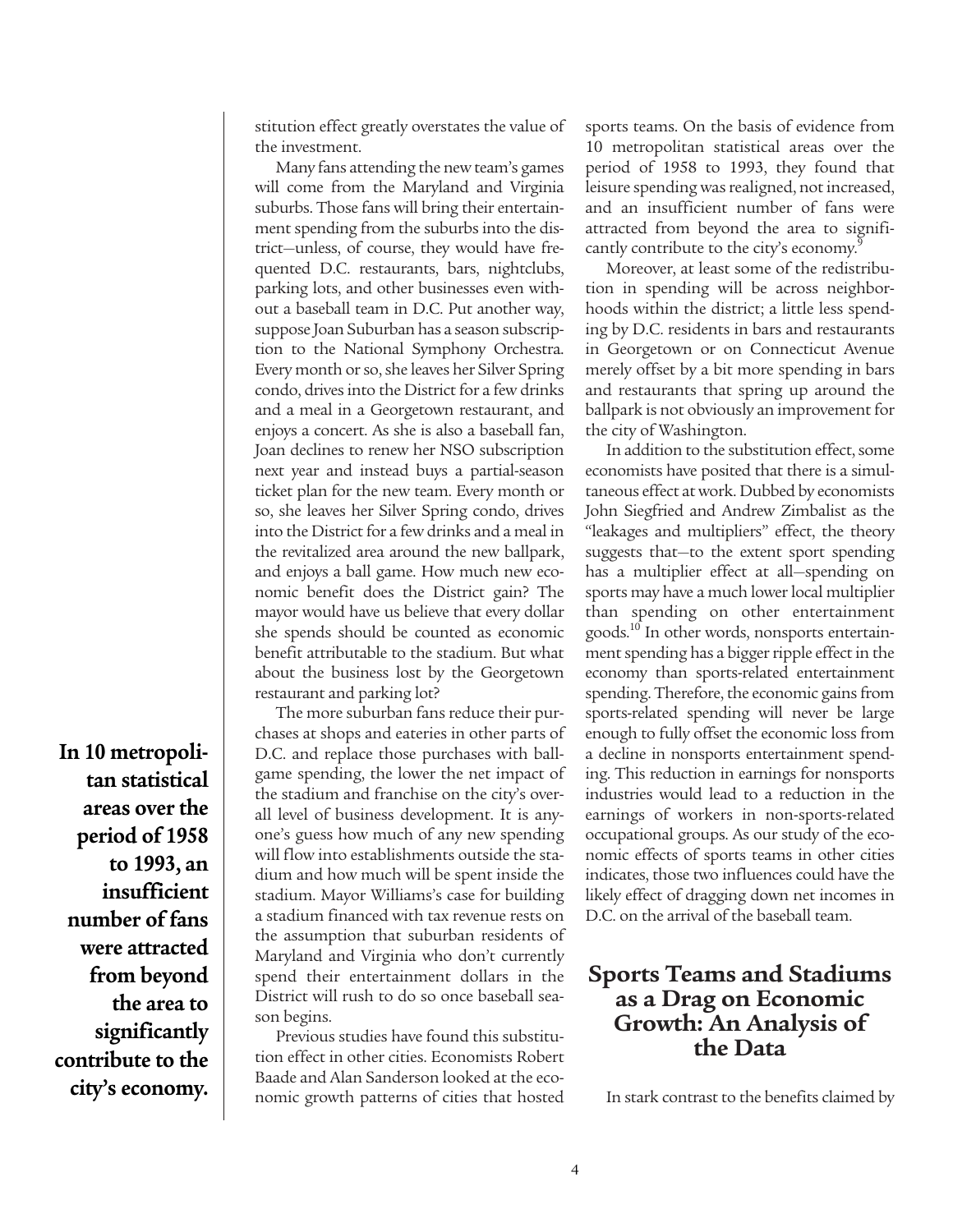most economic impact studies commissioned by teams or stadium advocates, the academic research overwhelmingly concludes that the presence of professional sports teams has no measurable positive impact on economic growth as measured by the level of real income in cities over a 35-year period. Our own research suggests that professional sports may actually be a drain on local economies rather than an engine of economic growth.

The difference between the impact studies commissioned by teams or cities and the academic literature is more than simply a matter of prospective estimates versus retrospective facts. Academic studies consider a large number of metropolitan areas with major league professional sports over a long period of time and examine a variety of factors that are likely to predict either aggregate economic activity or the vitality of specific sectors of the local economy. In other words, those studies look specifically for the net effect of the sports environment on the economic health of metropolitan areas.

Our research examines all 37 U.S. cities that had one or more professional football, basketball, or baseball franchises between 1969 and 1996. The data set contains a wide variety of franchise movement and new stadium and arena construction.

We focus on identifying factors that affected either the level or the growth of income per person. Although attracting a new football team or building a new basketball arena might have had some effect on those variables, other factors certainly played an important role. Our approach is to quantify the sports environment by taking into account the presence of franchises, franchise entry and departure, stadium construction and renovation, the location of new stadiums and arenas, and the "novelty effect" of a new stadium or arena for professional football, basketball, or baseball.<sup>11</sup> We then estimate econometric models of the level or growth rate of income in metropolitan areas and include the variables reflecting the sports environment.

Taking advantage of the time-series crosssectional nature of our data, we are able to

control for city-specific factors that affect income per person, or wages per worker and employment in each of several sectors, including factors such as the decline of rust-belt cities and booms in sun-belt cities, and the effect of the business cycle. The use of city-specific effects, and the other variables, means that we are able to make sure that the estimated effects of the sports environment variables are not contaminated with other historical or location-specific influences on the economic vitality of the cities.

The results of our analysis indicate the following:

- **•** The presence of pro sports teams in the 37 metropolitan areas in our sample had no measurable positive impact on the overall growth rate of real per capita income in those areas.
- **•** The presence of pro sports teams had a statistically significant negative impact on the level of real per capita income in our sample of metropolitan areas.
- **•** The presence of pro sports teams had a statistically significant negative impact on the retail and services sectors of the local economy. The average effect on employment in the services sector of a city's economy was a net loss of 1,924 jobs as a result of the presence of a professional sports team.
- **•** The presence of pro sports teams tended to raise wages in the hotels and other lodgings sector by about \$10 per year. But it tended to reduce wages per worker in eating and drinking establishments by about \$162 per year.
- **•** The presence of pro sports teams tended to raise the wages of workers in the amusements and recreation sector by \$490 per year. However, this sector includes the professional athletes whose annual salaries certainly raise the average salary in this sector by an enormous amount. As it turns out, those workers most closely connected with the sports environment who were not professional athletes saw little improvement in their

**Our research suggests that professional sports may actually be a drain on local economies rather than an engine of economic growth.**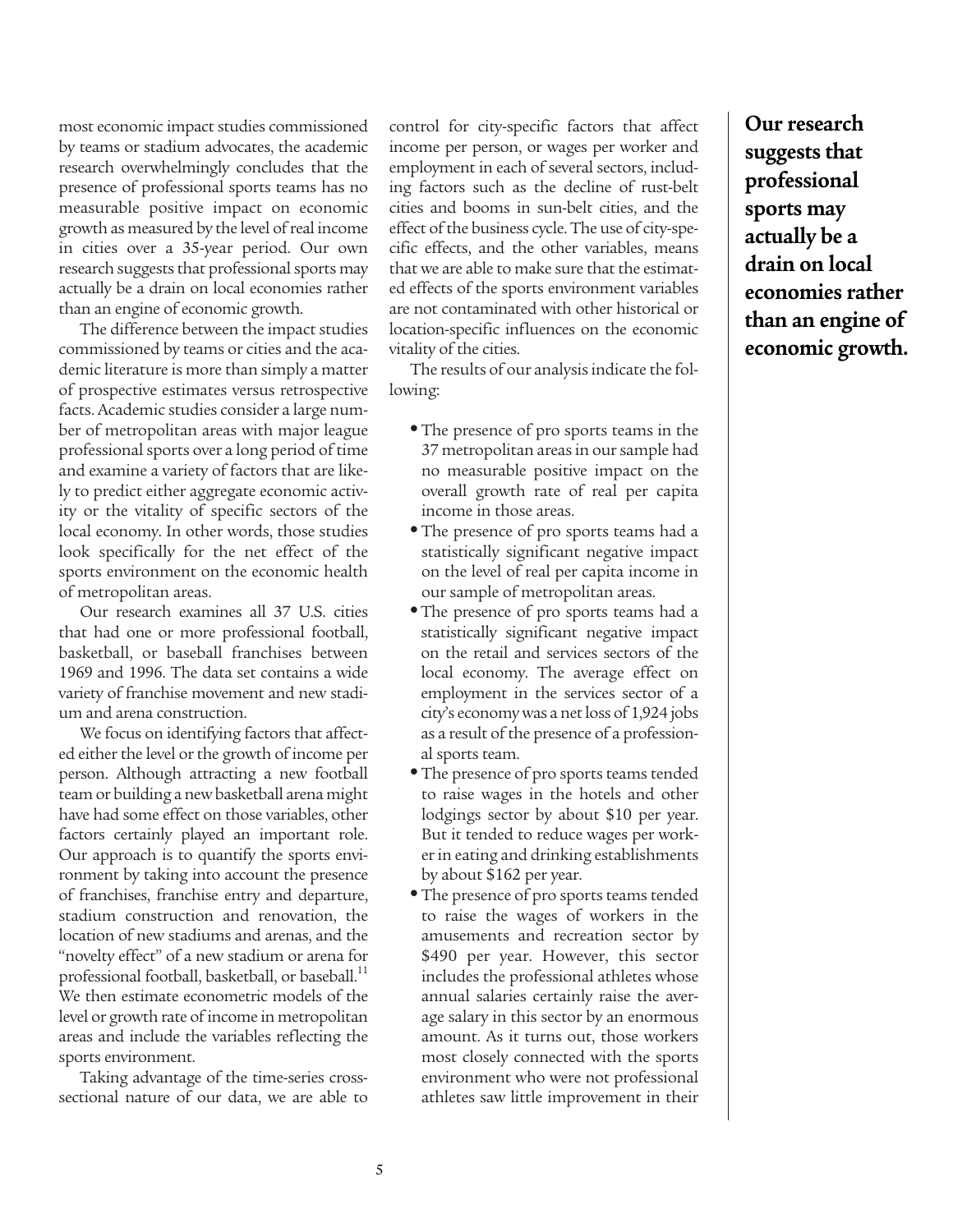**Table 1 Average Change in Earnings by Sport and Industry**

|                                                      | Football | <b>Basketball</b> | <b>Baseball</b> |
|------------------------------------------------------|----------|-------------------|-----------------|
| Earnings in eating and drinking establishments,      |          |                   |                 |
| per employee                                         | \$6      | $-517$            | $-$144$         |
| Earnings in amusements and recreation, per employee  | \$1,200  | $-$173$           | $-$ \$503       |
| Earnings in hotels and other lodging establishments, |          |                   |                 |
| per employee                                         | $-575$   | \$155             | -\$38           |
|                                                      |          |                   |                 |

Source: Dennis Coates and Brad R. Humphreys, "The Effect of Professional Sports on Earnings and Employment in the Services and Retail Sectors in U.S. Cities," *Regional Science and Urban Economics* 33 (2003).

earnings as a result of the local professional sports environment.<sup>12</sup>

The tables summarize the findings relevant to a discussion of the potential economic impact of baseball in Washington, D.C. They show the overall effect of the presence of professional football, basketball, and baseball teams on earnings and employment in each of several sectors of the economy.

Our calculations also accounted for the effects of a variety of other local economic conditions on earnings and employment. On the basis of the estimated relationships, we computed the average effect of a professional baseball team and stadium on earnings, holding constant all other pertinent economic factors. The results are given in Table 1. We found that, on average, professional baseball lowered the earnings of workers in eating and drinking

**Table 2**

**Average Change in Employment by Metropolitan Statistical Area (MSA) and Sector**

| <b>MSA</b>       | Services  | Retail   | <b>MSA</b>     | Services | Retail   |
|------------------|-----------|----------|----------------|----------|----------|
| Atlanta          | $-4,499$  | $-2,351$ | New Orleans    | 869      | -444     |
| <b>Baltimore</b> | $-1,796$  | $-2,983$ | New York       | 13,930   | $-2,551$ |
| <b>Boston</b>    | $-6,409$  | 110      | Oakland        | $-2,512$ | $-910$   |
| <b>Buffalo</b>   | $-509$    | $-714$   | Orange Co      | $-2,234$ | $-3,996$ |
| Charlotte        | 1,035     | 268      | Orlando        | 556      | 193      |
| Chicago          | 1,213     | $-5,107$ | Philadelphia   | $-4,495$ | $-3,956$ |
| Cincinnati       | $-4,732$  | $-3,307$ | Phoenix        | 987      | 1,087    |
| Cleveland        | $-3,199$  | $-4,907$ | Pittsburgh     | $-4,294$ | $-4,384$ |
| Dallas           | $-6,245$  | $-2,752$ | Portland       | $-96$    | 907      |
| Denver           | $-2,956$  | $-4,744$ | Sacramento     | 809      | 346      |
| Detroit          | $-5,224$  | $-3,347$ | St. Louis      | $-801$   | $-2,947$ |
| Green Bay        | 1,245     | $-579$   | Salt Lake City | 443      | 537      |
| Houston          | $-2,454$  | $-2,599$ | San Antonio    | 961      | 722      |
| Indianapolis     | 3,049     | 1,456    | San Diego      | $-4,496$ | $-3,908$ |
| Kansas City      | $-12,211$ | $-3,266$ | San Francisco  | $-3,709$ | $-4,408$ |
| Los Angeles      | $-3,490$  | $-3,224$ | Seattle        | $-2,384$ | $-1,789$ |
| Miami            | $-1,092$  | $-905$   | Tampa          | 742      | $-67$    |
| Milwaukee        | $-7,851$  | $-2,405$ | Washington     | $-1,274$ | $-902$   |
| Minneapolis      | $-4,292$  | $-3,367$ |                |          |          |

Source: Dennis Coates and Brad R. Humphreys, "The Effect of Professional Sports on Earnings and Employment in the Services and Retail Sectors in U.S. Cities," *Regional Science and Urban Economics* 33 (2003).

**On average, professional baseball lowered the earnings of workers.**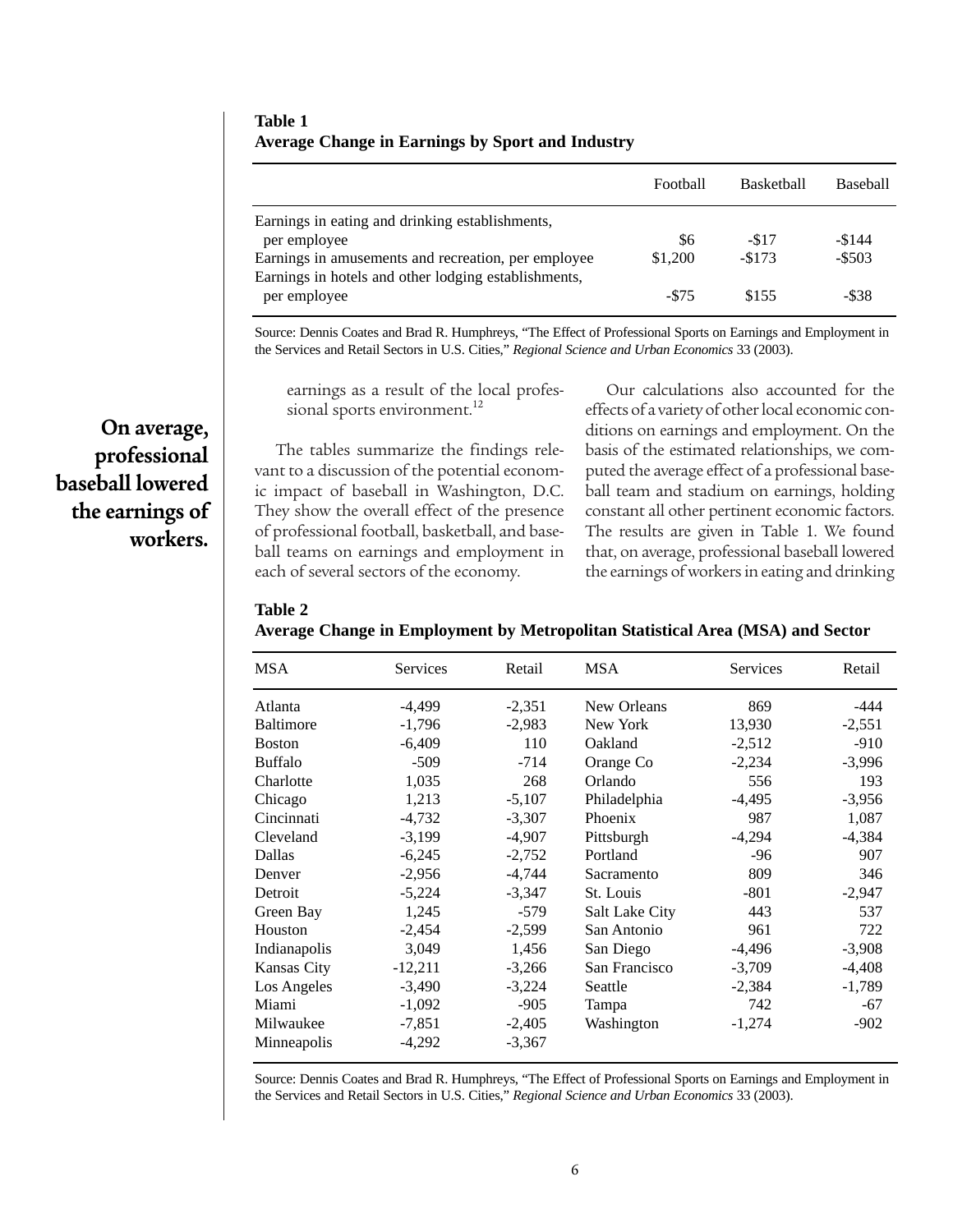| <b>MSA</b>       | Food/Drink | Amusements  | Hotels                   | <b>MSA</b>            | Food/Drink | Amusements  | Hotels    |
|------------------|------------|-------------|--------------------------|-----------------------|------------|-------------|-----------|
| Atlanta          | $-$ \$199  | \$1,077     |                          | New Orleans           | \$0        | \$2,217     | $-$110$   |
| <b>Baltimore</b> | $-$ \$182  | \$353       | $\overline{\phantom{0}}$ | New York              | $-$ \$594  | $-$ \$3,993 | $-$ \$843 |
| <b>Boston</b>    | $-$ \$153  | $-$ \$500   |                          | Oakland               | $-$171$    | \$47        |           |
| <b>Buffalo</b>   | $- $17$    | \$2,037     |                          | Orange Co             | $-$ \$284  | \$103       | $-$ \$683 |
| Charlotte        | \$6        | \$160       | \$205                    | Orlando               | -\$6       |             |           |
| Chicago          | $-$ \$515  | $-$1,553$   | $-$ \$715                | Philadelphia          | $-$ \$265  | \$890       |           |
| Cincinnati       | $-$143$    |             | \$568                    | Phoenix               | $-$ \$38   | \$330       | \$170     |
| Cleveland        | $-$ \$393  |             | $-$ \$798                | Pittsburgh            | $-$ \$189  | \$1,063     |           |
| Dallas           | $-$197$    | \$1,470     | \$1,370                  | Portland              | $-$ \$42   | $-$ \$390   | \$28      |
| Denver           | $-$ \$448  | \$160       |                          | Sacramento            | $-$ \$12   | $-$ \$3     |           |
| Detroit          | $-$ \$209  | \$1,873     |                          | St. Louis             | $-$165$    | \$267       |           |
| Green Bay        | $-$ \$20   | \$1,350     |                          | <b>Salt Lake City</b> | $-$ \$21   | $-$ \$143   | \$123     |
| Houston          | $-$ \$189  | \$430       | \$538                    | San Antonio           | $-$ \$30   | $-$ \$213   | \$273     |
| Indianapolis     | $-$ \$19   | \$140       |                          | San Diego             | $-$ \$223  | \$710       | \$173     |
| Kansas City      | $-$157$    |             |                          | San Francisco         | $-$ \$241  | \$977       | $-$ \$303 |
| Los Angeles      | $-$ \$214  | \$2,077     | $-$ \$373                | Seattle               | $-$180$    | \$877       | \$1,088   |
| Miami            | $-$ \$46   | \$2,237     |                          | Tampa                 | $-11$      | \$1,550     | \$43      |
| Milwaukee        | $-$ \$239  | $-$ \$3,057 | \$445                    | Washington            | $-$ \$54   | $-$ \$33    |           |
| Minneapolis      | $-$127$    |             |                          |                       |            |             |           |

| Table 3                                                                      |  |
|------------------------------------------------------------------------------|--|
| Average Change in Earnings by Metropolitan Statistical Area (MSA) and Sector |  |

Source: Dennis Coates and Brad R. Humphreys, "The Effect of Professional Sports on Earnings and Employment in the Services and Retail Sectors in U.S. Cities," *Regional Science and Urban Economics* 33 (2003).

- Indicates that this effect could not be estimated because the relevant data were not available for that MSA.

establishments by about \$144 per employee per year. Baseball also lowered the per employee annual earnings of workers in the hotel and lodging sector by about \$38. Most striking of all, baseball lowered the annual earnings of workers in the amusements and recreation sector by \$503. The last result is impressive in part because it includes the salaries of the baseball players themselves.

Those results suggest that there is a great deal of substitution of economic activity related to professional baseball for other amusement and recreation activities in cities that host teams. That substitution harms workers employed in alternative entertainment and recreation activities. This evidence stands in stark contrast to the pie-in-the-sky forecasts used to justify subsidizing a professional baseball team.

The results we have just reported are based on the actual experience of U.S. cities with pro-

fessional baseball over a period of nearly 30 years. The economic benefits touted by Mayor Williams are predictions about future economic impacts based on a flawed methodology.

Table 2 shows the effects of the presence of professional football, baseball, and basketball teams on employment in various sectors in each city. Table 3 shows the effect on earnings.

Rather than use average values of stadium capacity, for example, we use the exact values of the variables for each of the 37 cities. In this way we are able to compute the effect of sports on earnings and employment in each of the cities. The clear implication of Table 2 is that the presence of professional sports in the Washington metropolitan area has, on average, sapped some strength from the service and retail sectors. Admittedly, the data do not include the completion of the MCI Center. Yet the effects of the center's presence in D.C. probably included a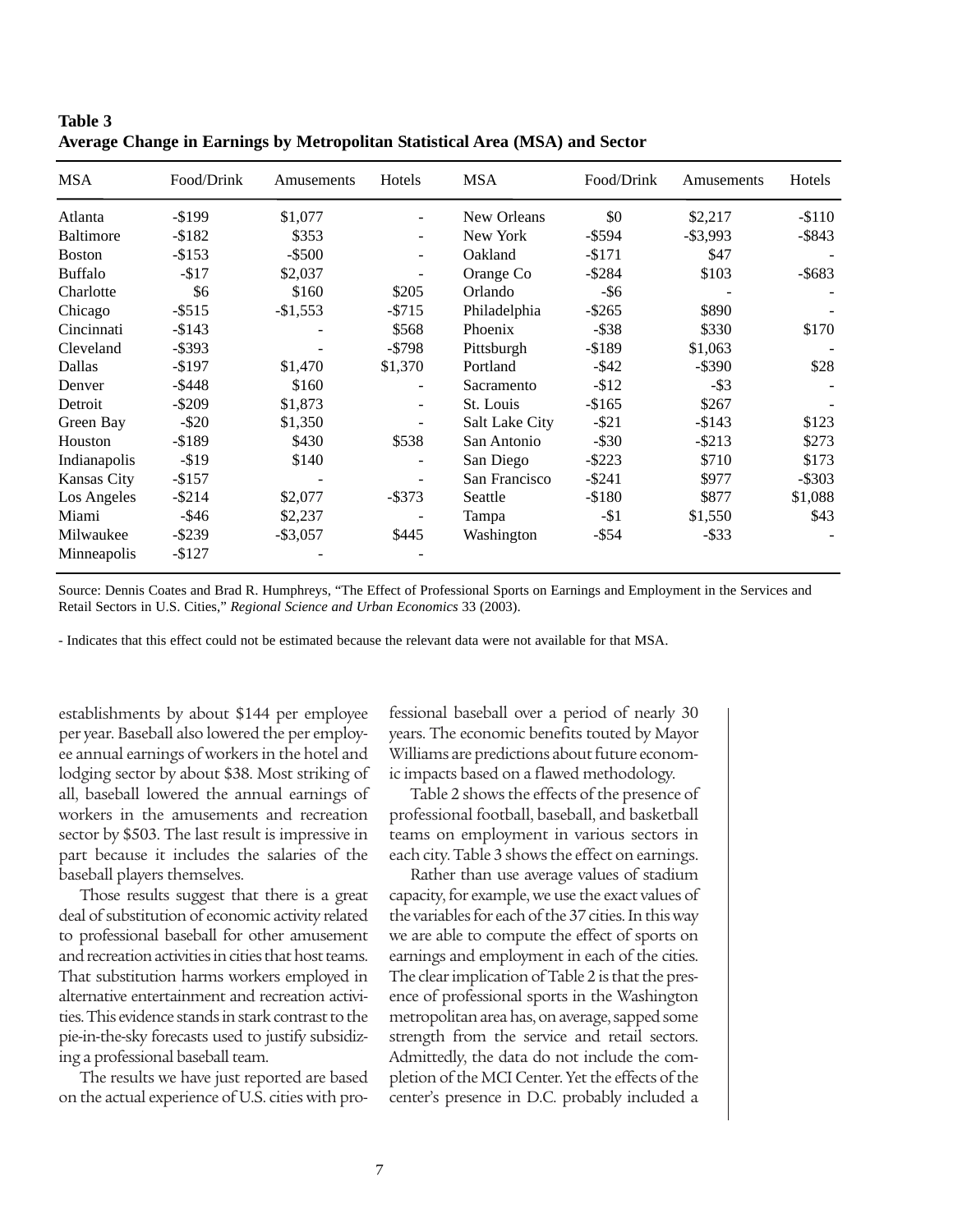**A baseball team in D.C. might produce intangible benefits. That is hardly a reason for the city government to subsidize construction of a ballpark.**

substitution effect similar to the ones we see elsewhere. Our results do, however, reflect the long presence of the Redskins, the arrival of the Bullets (Wizards) from Baltimore in 1973, and the departure of the Senators for Texas in 1971. These figures, like those in Table 1, should give pause to even the staunchest believer in the claim that bringing professional baseball to Washington will lead to significant positive economic benefits on net.

Because we developed a wide variety of measures of the sports environment in metropolitan areas, many of the individual elements have a positive impact in one sector that is offset by a negative impact in another sector. For example, on average, the arrival of a new basketball franchise in a metropolitan area increases real per capita income by about \$67. But building a new arena for that basketball team reduces real per capita income by almost \$73 in each of the 10 years following the construction of the arena, leading to a net loss of about \$6 per person.

Similarly, in cities that have baseball franchises, the net effect of an existing baseball team playing in a 37,000-seat baseball-only stadium (the average capacity of the baseball stadiums in our data set) is a \$10 reduction of real per capita income. This last point is particularly relevant for the D.C. situation. Although the proposed stadium undoubtedly will be larger than the average in our data set, the net effect will not likely be smaller than the \$10 we estimated.

Note also that the waiters, waitresses, cooks, busboys, and other workers in the eating and drinking establishments that will arise will largely be D.C. residents. They are, presumably, precisely the people whom the stadium proponents argue will benefit from building the ballpark. But our estimates reveal that those people are harmed or experience, at best, only a very modest increase in incomes.

# **Conclusion**

The policy implications of our results are no different from those of the previous studies that found no positive relationship between the presence of pro sports teams and growth in local economies. The evidence suggests that attracting a professional sports franchise to a city and building that franchise a new stadium or arena will have no effect on the growth rate of real per capita income and may actually reduce the level of real per capita income in that city. Moreover, specific sectors of the economy that are frequently predicted to be the big winners from stadium construction are likely to benefit very little or even be harmed by it. Yet government decisionmakers and politicians continue to try to attract professional sports franchises to cities or to use public funds to construct elaborate new facilities to woo them. One thing is clear from the evidence: pro sports team owners are reaping substantial benefits for their teams by touting sports as an effective tool for economic development.

The impact study commissioned by Mayor Williams's office contains most of the flaws that have led economists to criticize such studies for decades. The pronouncements that no local tax dollars will go to stadium construction amount to economic hand waving.

If the actual economic impact of the proposed new baseball stadium in D.C. ends up resembling the economic impact of professional sports teams on other U.S. cities in the past, then at best this stadium will have no effect on the local economy. At worst, some sectors of the economy—businesses located near the new stadium and workers in closely related occupations—will benefit while others will lose, and the overall impact on the economy will be zero or negative.

A baseball team in D.C. might produce intangible benefits. Residents might have an enhanced sense of community pride and another opportunity to engage in a shared experience of civic expression. Perhaps some people will think that D.C.'s image as a "worldclass city" will be further burnished. Rooting for the team will provide satisfaction to many local baseball fans. Yet those intangible benefits largely accrue to people interested in being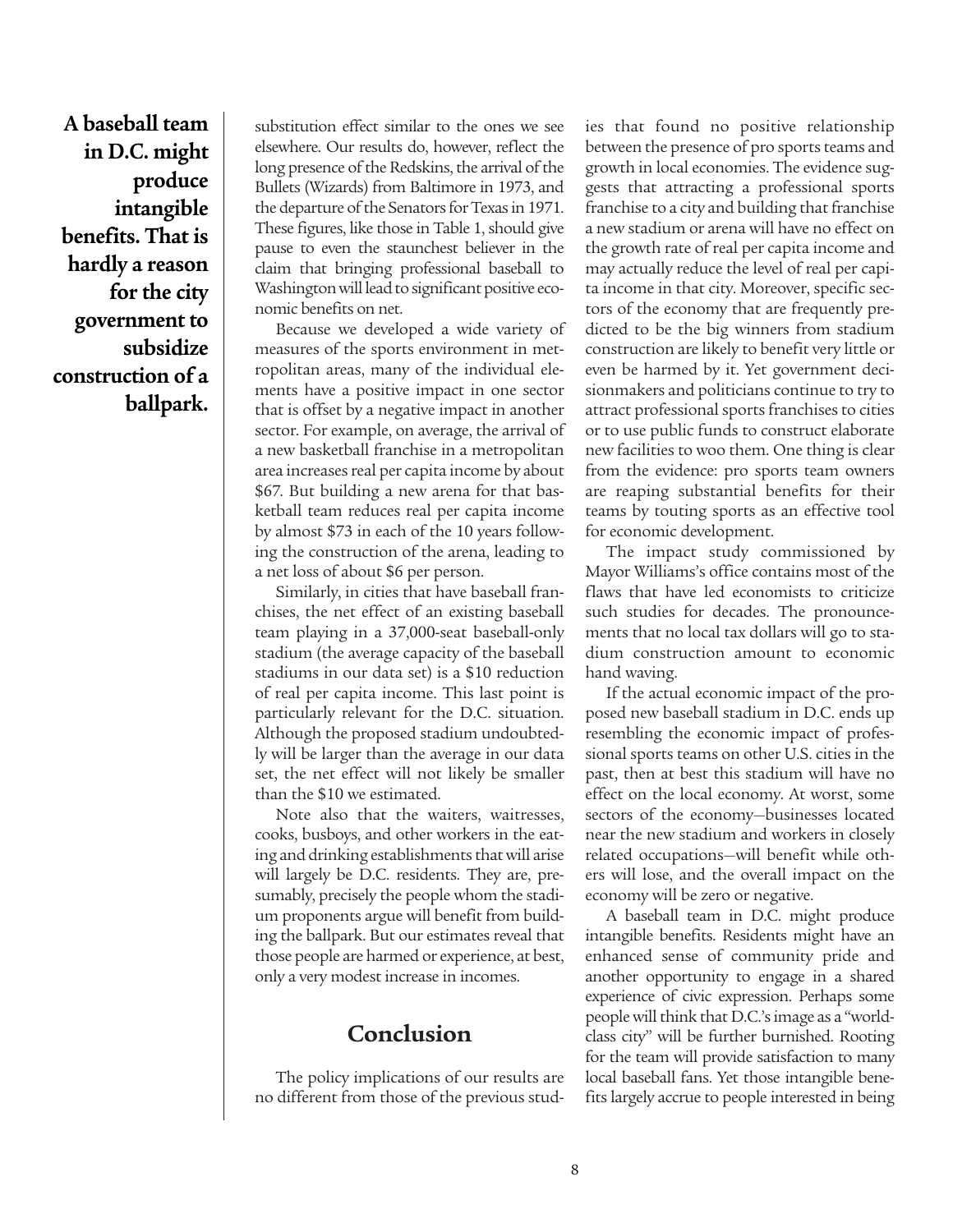fans of the baseball team and showing their support by purchasing tickets to games and team paraphernalia. That is hardly a reason for the city government to subsidize construction of a ballpark, or for the baseball team to avoid paying the cost to build it. District policymakers should not be mesmerized by the faulty impact studies that claim a baseball team and new stadium can be an engine of economic growth.

### **Notes**

1. Paul Schwartzman and Manny Fernandez, "After 33 Joyless Years, Fans Counting the Days," *Washington Post*, September 30, 2004, p. A1.

2. Executive Office of the Mayor, "In the News," October 1, 2004, http://dc.gov/mayor/newsletter/ 2004/oct/v3\_issue20\_1.shtm.

3. See Baseball Stadium Agreement Exhibits, Exhibit E, "Rent Schedule," http://www.dcwatch. com/govern/sports040929b.htm .

4. Scott Wallsten, "Paying for Baseball in D.C.," October 3, 2004, http://www.wallsten.net/papers/ Wallsten\_Paying\_for\_baseball\_in\_DC.pdf.

5. For examples of arguments used in favor of subsidizing major league sports in other cities and the subsequent experiences of those cities, see Raymond J. Keating, "Sports Pork: The Costly Relationship between Major League Sports and Government," Cato Institute Policy Analysis no. 339, April 5, 1999.

6. Office of the Deputy Mayor for Planning and Economic Development, "Mayor's Major League Baseball Briefing," October 2004, http://dcbiz.dc. gov/dmped/frames.asp?doc=/dmped/lib/dmped/ 100504baseballbriefing.pdf.

7. See Robert A. Baade, "Professional Sports and Catalysts for Metropolitan Economic Development," *Journal of Urban Affairs* 18 (1996): 1–17; Robert A. Baade and Richard F. Dye, "The Impact of Stadiums and Professional Sports on Metropolitan Area Development," *Growth and Change* 12 (1990): 1–14; John L. Crompton, "Analysis of Sports Facilities and Events: Eleven Sources of Misapplication," *Journal of Sports Management* 9 (1995): 14–35; *Sports, Jobs, and Taxes: The Economic Impact of Professional Sports Teams and Stadiums*, ed. Roger G. Noll and Andrew Zimbalist (Washington: Brookings Institution, 1997); Mark S. Rosentraub et al., "Sports and Downtown Development Strategy: If You Build It, Will Jobs Come?" *Journal of Urban Affairs* 16 (1994): 221–39.

8. Crompton; and *Sports, Jobs, and Taxes*.

9. Robert Baade and Allen Sanderson, "The Employment Effect of Teams and Sports Facilities," in *Sports, Jobs and Taxes*, pp. 92–118.

10. John Siegfried and Andrew Zimbalist, "The Economics of Sports Facilities and their Communities," *Journal of Economic Perspectives* 14, no. 2 (2000): 115–34.

11. "Novelty effect" refers to the burst of interest in and attendance at professional sports events that accompanies the opening of a new stadium.

12. For further technical discussion of these results, see Dennis Coates and Brad R. Humphreys, "The Growth Effects of Sport Franchises, Stadia and Arenas," *Journal of Policy Analysis and Management* 18 (1999): 601–24; and Dennis Coates and Brad R. Humphreys, "The Effect of Professional Sports on Earnings and Employment in the Services and Retail Sectors in U.S. Cities," *Regional Science and Urban Economics* 33 (2003): 175–98.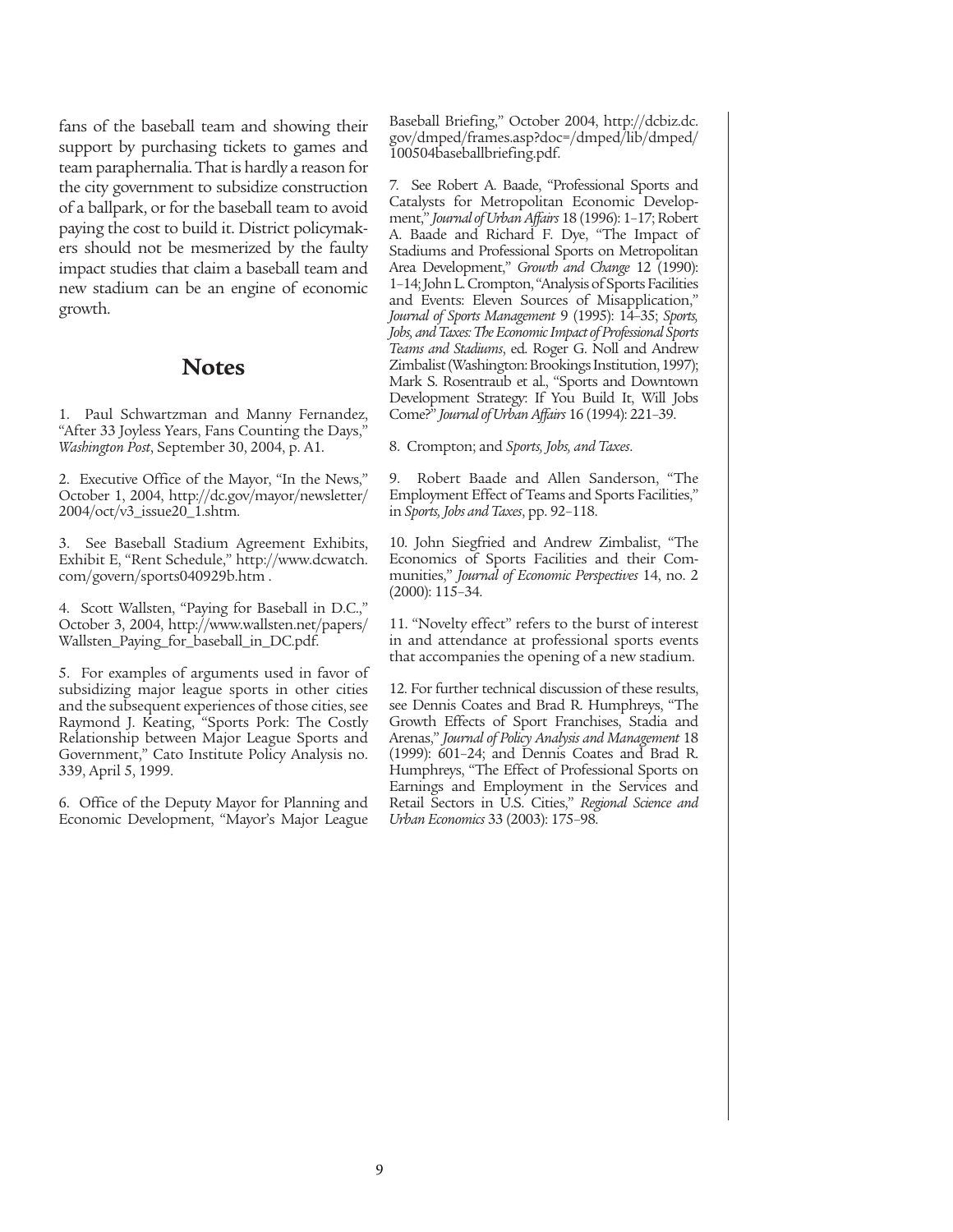#### **OTHER STUDIES IN THE BRIEFING PAPERS SERIES**

- 88. **Show Me the Money! Dividend Payouts after the Bush Tax Cut** by Stephen Moore and Phil Kerpen (October 11, 2004)
- 87. **The Republican Spending Explosion**by Veronique de Rugy (March 3, 2004)
- 86. **School Choice in the District of Columbia: Saving Taxpayers Money, Increasing Opportunities for Children** by Casey J. Lartigue Jr. (September 19, 2003)
- 85. **Smallpox and Bioterrorism: Why the Plan to Protect the Nation Is Stalled and What to Do** by William J. Bicknell, M.D., and Kenneth D. Bloem (September 5, 2003)
- 84. **The Benefits of Campaign Spending** by John J. Coleman (September 4, 2003)
- 83. **Proposition 13 and State Budget Limitations: Past Successes and Future Options** by Michael J. New (June 19, 2003)
- 82. **Failing by a Wide Margin: Methods and Findings in the 2003 Social Security Trustees Report** by Andrew G. Biggs (April 22, 2003)
- 81. **Lessons from Florida: School Choice Gives Increased Opportunities to Children with Special Needs** by David F. Salisbury (March 20, 2003)
- 80. **States Face Fiscal Crunch after 1990s Spending Surge** by Chris Edwards, Stephen Moore, and Phil Kerpen (February 12, 2003)
- 79. **Is America Exporting Misguided Telecommunications Policy? The U.S.-Japan Telecom Trade Negotiations and Beyond**by Motohiro Tuschiya and Adam Thierer (January 7, 2003)
- 78. **This Is Reform? Predicting the Impact of the New Campaign Financing Regulations** by Patrick Basham (November 20, 2002)
- 77. **Corporate Accounting: Congress and FASB Ignore Business Realities** by T. J. Rodgers (October 25, 2002)
- 76. **Fat Cats and Thin Kittens: Are People Who Make Large Campaign Contributions Different?** by John McAdams and John C. Green (September 25, 2002)
- 75. **10 Reasons to Oppose Virginia Sales Tax Increases** by Chris Edwards and Peter Ferrara (September 18, 2002)
- 74. **Personal Accounts in a Down Market: How Recent Stock Market Declines Affect the Social Security Reform Debate** by Andrew Biggs (September 10, 2002)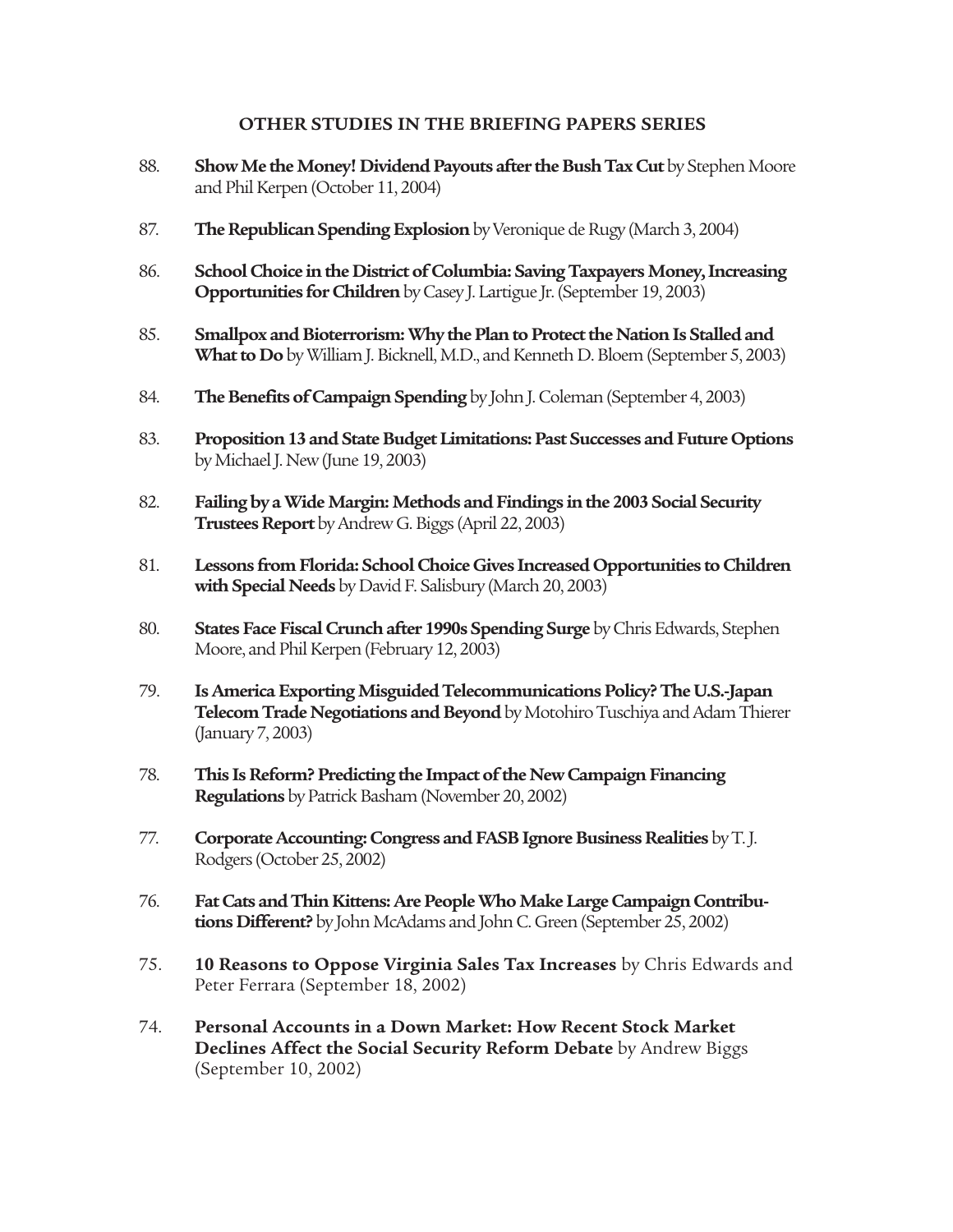- 73. **Campaign Finance Regulation: Lessons from Washington State** by Michael J. New (September 5, 2002)
- 72. **Did Enron Pillage California?** by Jerry Taylor and Peter VanDoren (August 22, 2002)
- 71. **Caught in the Seamless Web: Does the Internet's Global Reach Justify Less Freedom of Speech?** by Robert Corn-Revere (July 24, 2002)
- 70. **Farm Subsidies at Record Levels As Congress Considers New Farm Bill** by Chris Edwards and Tad De Haven (October 18, 2001)
- 69. **Watching You: Systematic Federal Surveillance of Ordinary Americans** by Charlotte Twight (October 17, 2001)
- 68. **The Failed Critique of Personal Accounts** by Peter Ferrara (October 8, 2001)
- 67. **Lessons from Vermont: 32-Year-Old Voucher Program Rebuts Critics** by Libby Sternberg (September 10, 2001)
- 66. **Lessons from Maine: Education Vouchers for Students since 1873** by Frank Heller (September 10, 2001)
- 65. **Internet Privacy and Self-Regulation: Lessons from the Porn Wars** by Tom W. Bell (August 9, 2001)
- 64. **It's the Spending, Stupid! Understanding Campaign Finance in the Big-Government Era** by Patrick Basham (July 18, 2001)
- 63. **A 10-Point Agenda for Comprehensive Telecom Reform** by Adam D. Thierer (May 8, 2001)
- 62. **Corrupting Charity: Why Government Should Not Fund Faith-Based Charities** by Michael Tanner (March 22, 2001)
- 61. **Disparate Impact: Social Security and African Americans** by Michael Tanner (February 5, 2001)
- 60. **Public Opinion and Campaign Finance: A Skeptical Look at Senator McCain's Claims** by David M. Primo (January 31, 2001)
- 59. **Lessons of Election 2000** by John Samples, Tom G. Palmer, and Patrick Basham (January 2, 2001)
- 58. **Will the Net Turn Car Dealers into Dinosaurs? State Limits on Auto Sales Online** by Solveig Singleton (July 25, 2000)